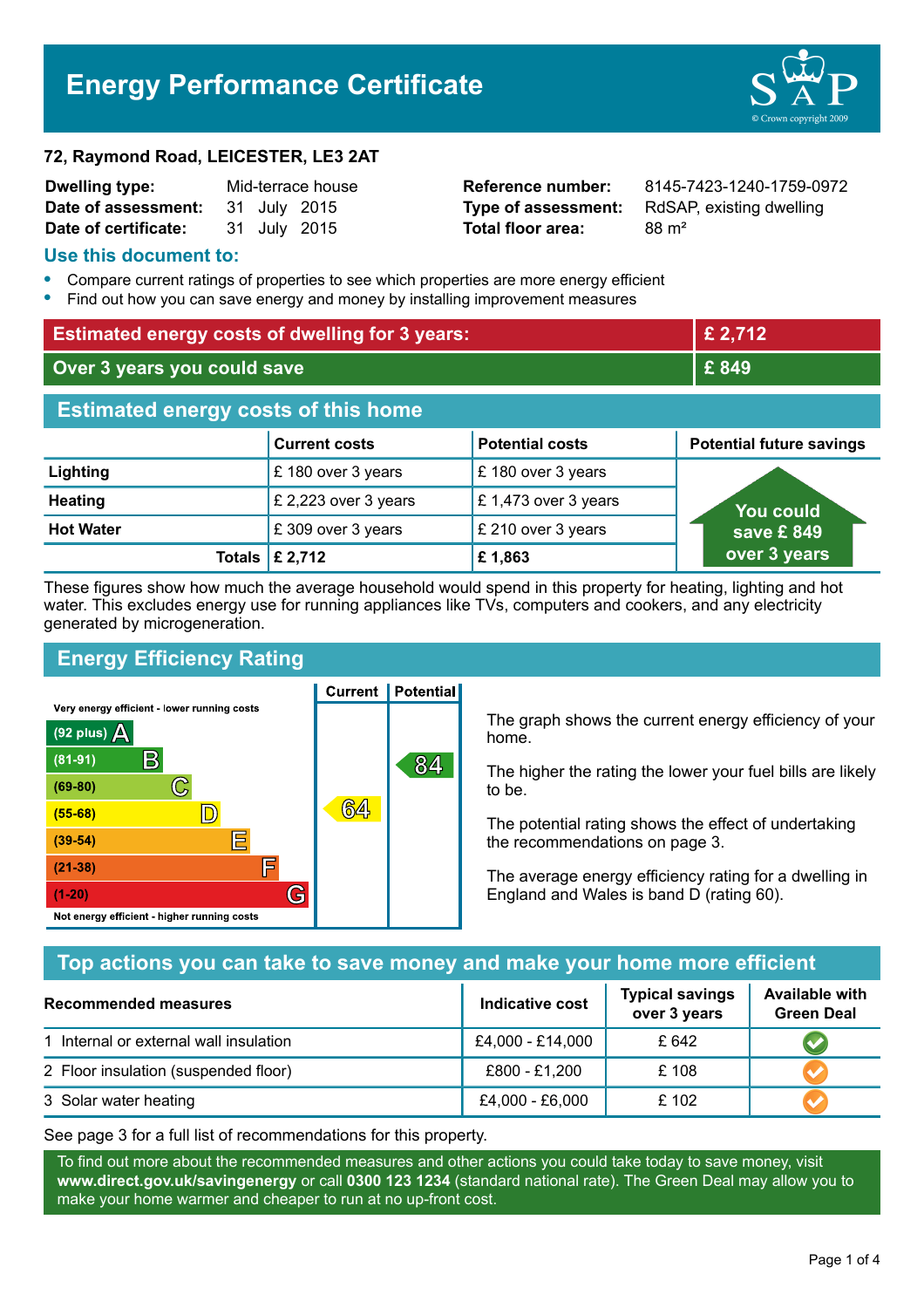## 72, Raymond Road, LEICESTER, LE3 2AT 31 July 2015 RRN: 8145-7423-1240-1759-0972

| <b>Element</b>        | <b>Description</b>                             | <b>Energy Efficiency</b> |
|-----------------------|------------------------------------------------|--------------------------|
| Walls                 | Solid brick, as built, no insulation (assumed) | ★☆☆☆☆                    |
|                       | Cavity wall, as built, insulated (assumed)     | ★★★★☆                    |
| Roof                  | Pitched, 250 mm loft insulation                | ★★★★☆                    |
|                       | Flat, insulated (assumed)                      | ★★★☆☆                    |
| Floor                 | Suspended, no insulation (assumed)             |                          |
|                       | Solid, no insulation (assumed)                 |                          |
| Windows               | Fully double glazed                            | ★★★★☆                    |
| Main heating          | Boiler and radiators, mains gas                | ★★★★☆                    |
| Main heating controls | Programmer, room thermostat and TRVs           | ★★★★☆                    |
| Secondary heating     | None                                           |                          |
| Hot water             | From main system                               | ★★★★☆                    |
| Lighting              | Low energy lighting in 89% of fixed outlets    | *****                    |

## **Summary of this home's energy performance related features**

Current primary energy use per square metre of floor area: 264 kWh/m² per year

The assessment does not take into consideration the physical condition of any element. 'Assumed' means that the insulation could not be inspected and an assumption has been made in the methodology based on age and type of construction.

## **Low and zero carbon energy sources**

Low and zero carbon energy sources are sources of energy that release either very little or no carbon dioxide into the atmosphere when they are used. Installing these sources may help reduce energy bills as well as cutting carbon. There are none provided for this home.

# **Opportunity to benefit from a Green Deal on this property**

The Green Deal may enable owners and occupiers to make improvements to their property to make it more energy efficient. Under a Green Deal, the cost of the improvements is repaid over time via a credit agreement. Repayments are made through a charge added to the electricity bill for the property. To see which improvements are recommended for this property, please turn to page 3. You can choose which improvements you want to install and ask for a quote from an authorised Green Deal provider. They will organise installation by an authorised Green Deal installer. If you move home, the responsibility for paying the Green Deal charge under the credit agreement passes to the new electricity bill payer.

For householders in receipt of income-related benefits, additional help may be available.

To find out more, visit **www.direct.gov.uk/savingenergy** or call **0300 123 1234**.

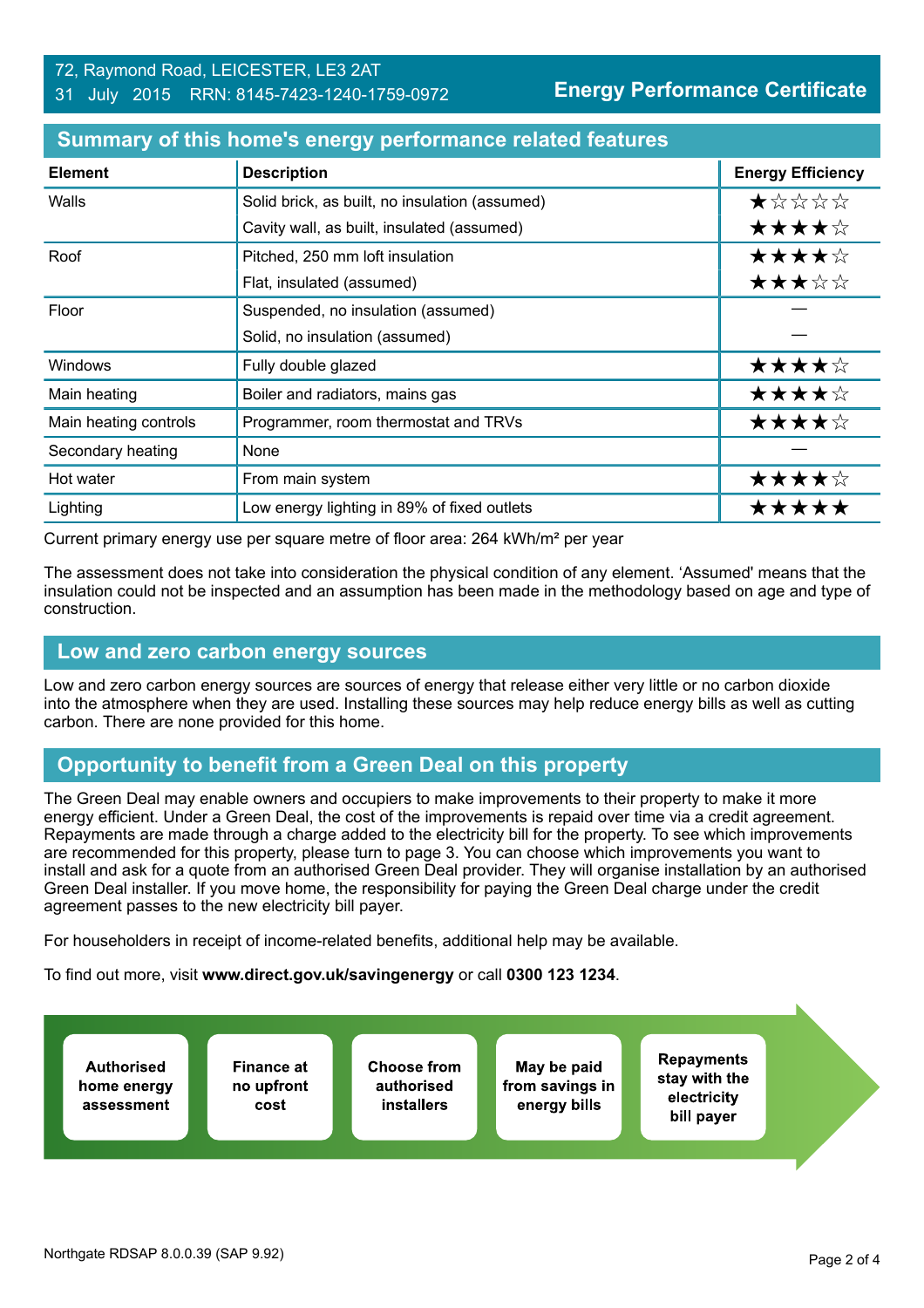### 72, Raymond Road, LEICESTER, LE3 2AT 31 July 2015 RRN: 8145-7423-1240-1759-0972

# **Recommendations**

The measures below will improve the energy performance of your dwelling. The performance ratings after improvements listed below are cumulative; that is, they assume the improvements have been installed in the order that they appear in the table. Further information about the recommended measures and other simple actions you could take today to save money is available at **www.direct.gov.uk/savingenergy**. Before installing measures, you should make sure you have secured the appropriate permissions, where necessary. Such permissions might include permission from your landlord (if you are a tenant) or approval under Building Regulations for certain types of work.

Measures with a green tick  $\bullet$  are likely to be fully financed through the Green Deal since the cost of the measures should be covered by the energy they save. Additional support may be available for homes where solid wall insulation is recommended. If you want to take up measures with an orange tick  $\bullet$ , be aware you may need to contribute some payment up-front.

| <b>Recommended measures</b>          | <b>Indicative cost</b> | <b>Typical savings</b><br>per year | <b>Rating after</b><br>improvement | <b>Green Deal</b><br>finance |
|--------------------------------------|------------------------|------------------------------------|------------------------------------|------------------------------|
| Internal or external wall insulation | £4,000 - £14,000       | £214                               | C72                                | $\blacktriangledown$         |
| Floor insulation (suspended floor)   | £800 - £1,200          | £ 36                               | C73                                | $\blacktriangledown$         |
| Solar water heating                  | £4,000 - £6,000        | £ 34                               | C74                                | $\blacktriangledown$         |
| Solar photovoltaic panels, 2.5 kWp   | £5,000 - £8,000        | £ 252                              | <b>B84</b>                         |                              |

# **Choosing the right package**

Visit **www.epcadviser.direct.gov.uk**, our online tool which uses information from this EPC to show you how to save money on your fuel bills. You can use this tool to personalise your Green Deal package. **Public services all in one place** part of public services all in one place



| <b>Green Deal package</b>            | <b>Typical annual savings</b> | You⊣<br>mea          |
|--------------------------------------|-------------------------------|----------------------|
| Internal or external wall insulation | Total savings of £214         | could                |
| Electricity/gas/other fuel savings   | £0/£214/£0                    | costs<br><b>c</b> ^m |

could finance this package of sures under the Green Deal. It d save you £214 a year in energy s, based on typical energy use. Some or all of this saving would be recouped through the charge on your bill.